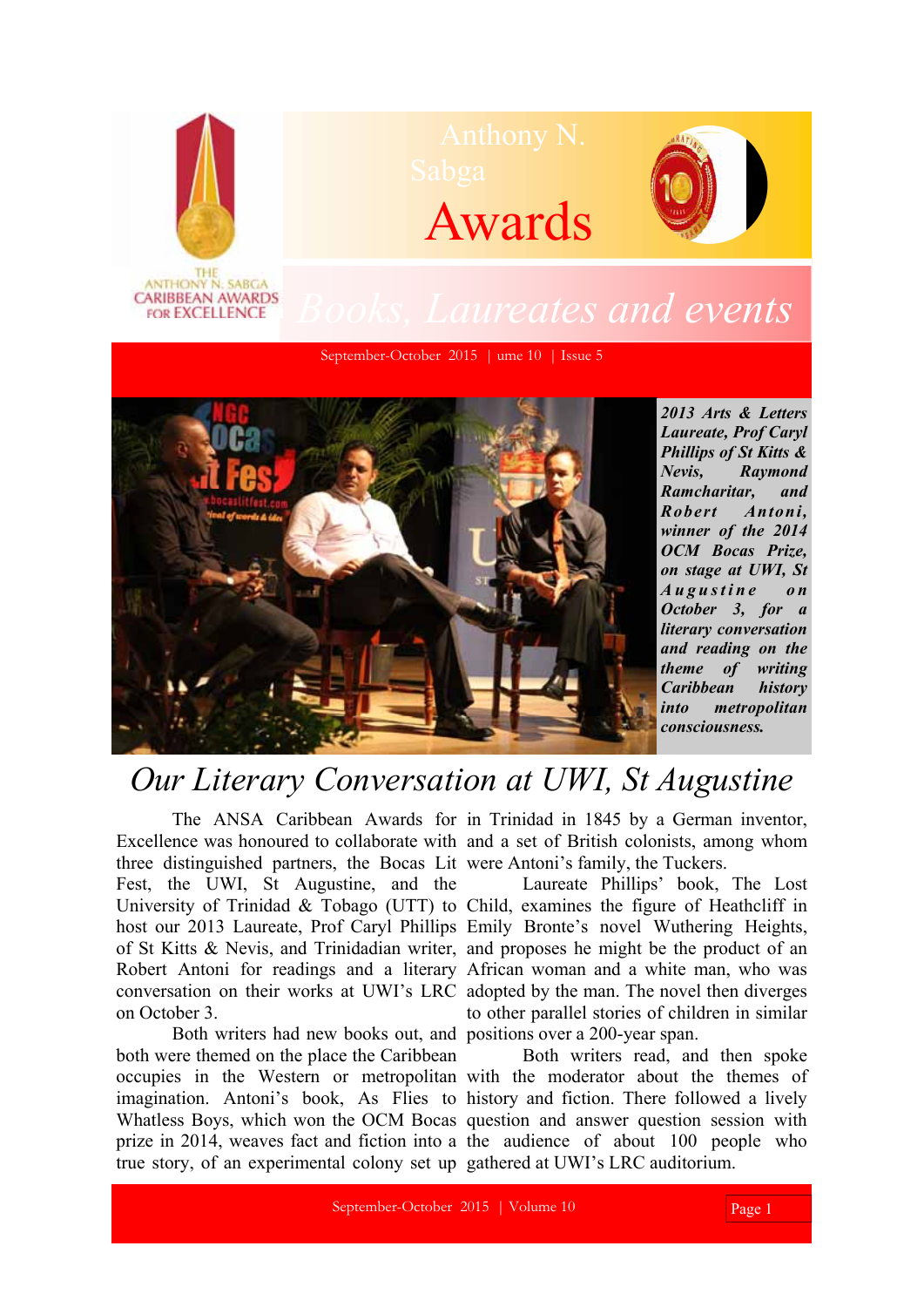

 Our commemorative tenth anniversary state, libraries, chambers of commerce, and book, the Excellent Decade, has been other public institutions. distributed in a number of ceremonies throughout the English-speaking Caribbean, to heads of recorded in this publication two months ago, In addition to Guyana, which we



**Dr Beverley Steele of Grenada presents a copy of The Excellent Decade to Grenadian Prime Minister, the Right Hon Dr Keith Mitchell.**

*Dr Beverley Steele presents a copy of The Excellent Decade to HE Cecile La Grenade, Governor General of Grenada* 



**Mr Mark Wilkin of the St Kitts Brewery, His Excellency Mr Tapely Seaton, Governor General of St Kitts & Nevis, and Mr J Emile Ferdinand of the OECS Nominating Committee display His Excellency's copy of the book.** 

**HE Dame Pearlette Louisy, Governor General of St Lucia, autographs her contribution to The Excellent Decade for one of the recipients of the book.** 



September-October 2015 | Volume 10 | Issue 5

Page 2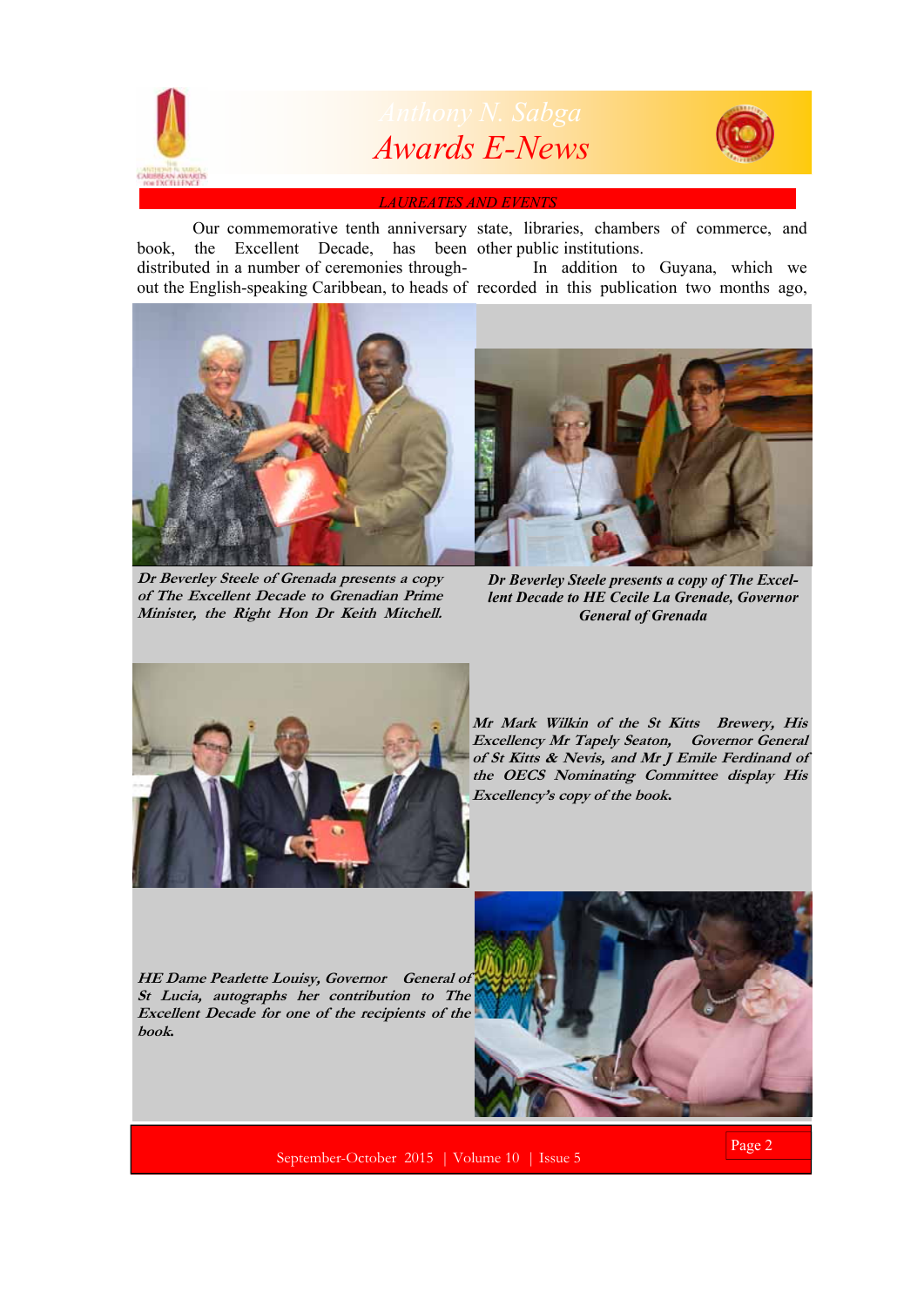

## Awards E-News



*THE EXCELLENT DECADE IN BARBADOS* 



(Left) Mr Nicholas Mouttet, Laureate James Husbands, Ms Vivian-Anne Gittens, Dr Marcia Burrowes, Annette Smith, Laureate Prof Leonard O'Garro, and Hetty Stoute-Oni, Cave Hill Librarian at the Barbados presentation ceremony.



 Prof Patrick Hosein, one of our 2015 Science & Technology (joint) Laureates, was recently inducted into the hall of fame of his Alma Mater, the College of the Immaculate Conception in Port of Spain. Unfortunately, Prof Hosein is travelling, and could not be there. Representing him was his mother, Merle Hosein, who accepted his citation.

 Prof Hosein is a computer scientist who teaches at the UWI, but whose work is an integral part of cellular and internet technology networks world wide.

He at-

tended CIC before he attended the Massachusetts Institute of Technology, where he earned five degrees in electrical engineering and computer science. He has also worked with some of the world's leading technology companies, including Huawei and AT&T. He has been previously honoured by NIHERST in Trinidad & Tobago, and is presently working on



September-October 2015 | Volume 10 | Issue 5

Page 3